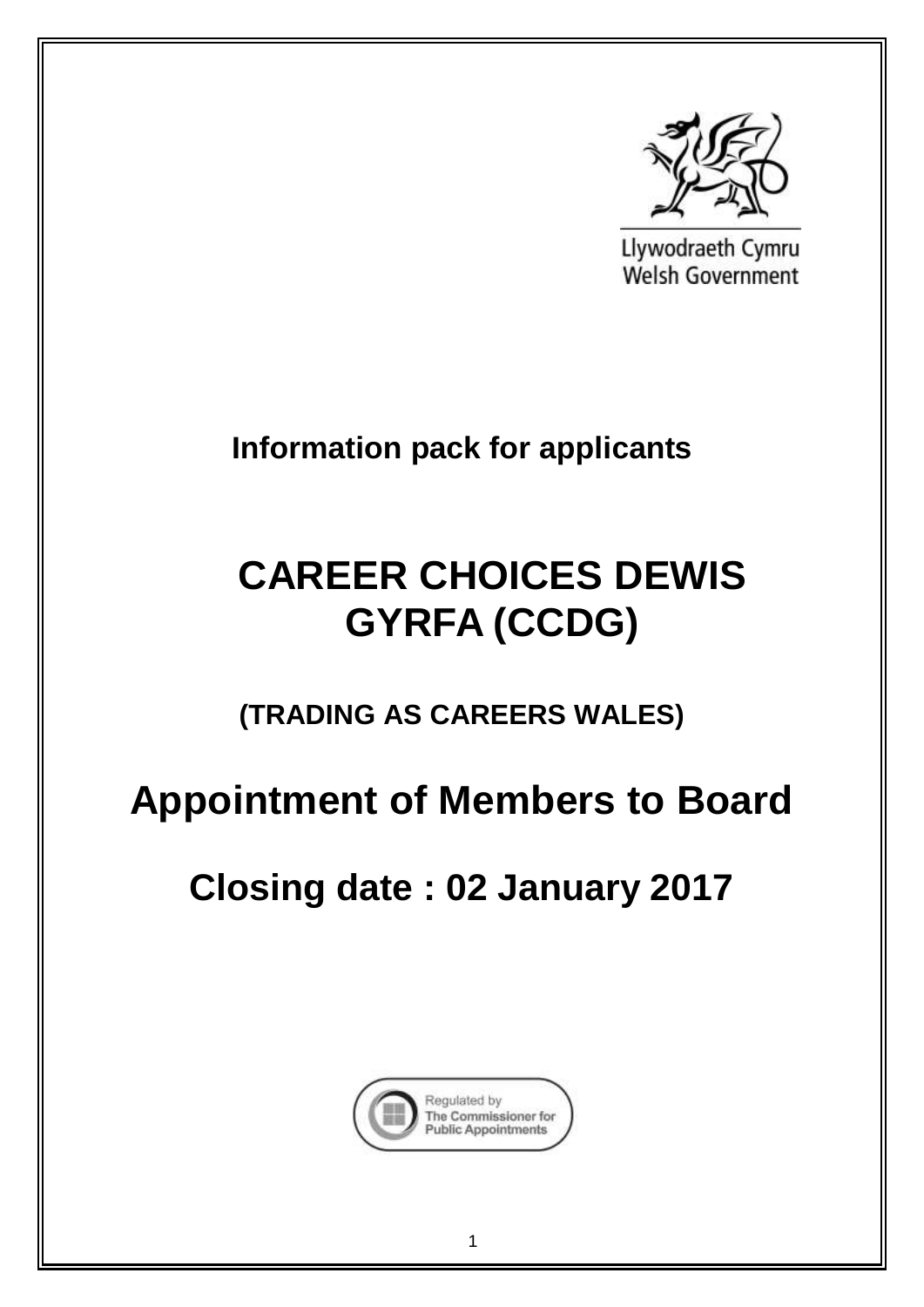| <b>Contents</b> |
|-----------------|
|-----------------|

|                                                         | Page |
|---------------------------------------------------------|------|
| <b>Making an Application</b>                            | 3    |
| Annex A: The role of Chair / Member                     | 5    |
| Annex B: The role and responsibilities of Careers Wales | 8    |
| <b>Annex C: The selection process</b>                   | 10   |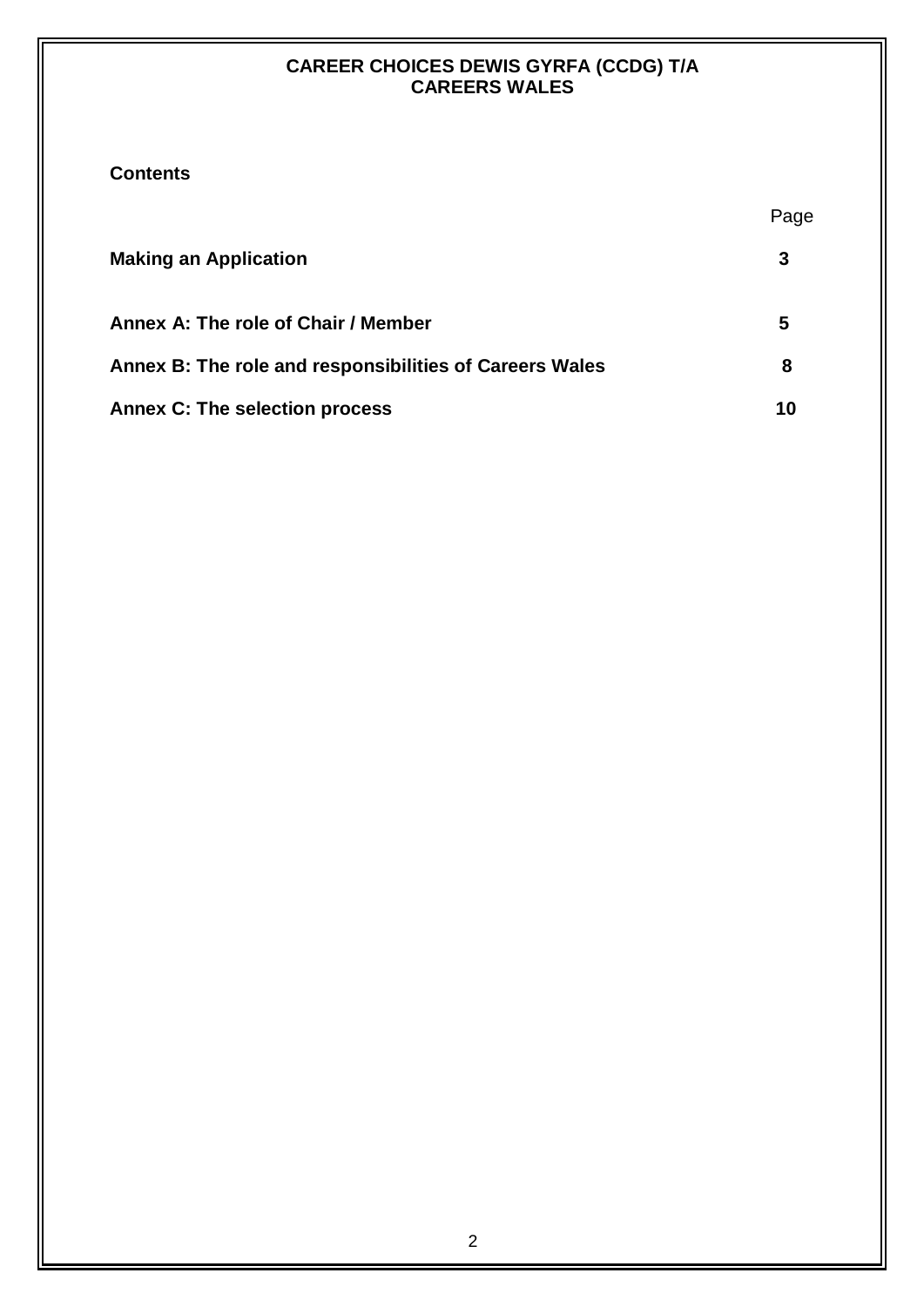# **Making an application**

Thank you for your interest in the appointment of 3 members to the Career Choices Dewis Gyrfa (CCDG) Trading as Careers Wales Board. The new members will provide oversight, governance and strategic direction to the CCDG Executive. The attached Annexes provide details on the role of the board member and the person specification, the role and responsibilities of Career Choices Dewis Gyrfa and the selection process.

To make an application please visit the Welsh Government public appointment website here [https://cymru-wales.tal.net/vx/lang-en-GB/mobile-0/appcentre-3/brand-](https://cymru-wales.tal.net/vx/lang-en-GB/mobile-0/appcentre-3/brand-2/candidate/jobboard/vacancy/7/adv/)[2/candidate/jobboard/vacancy/7/adv/.](https://cymru-wales.tal.net/vx/lang-en-GB/mobile-0/appcentre-3/brand-2/candidate/jobboard/vacancy/7/adv/)

To apply for this role, click on the CCDG Board vacancy and click on 'Apply' at the bottom left hand corner. The first time you apply for a post, you will need to complete a registration form for the Welsh Government's online application system. You will only need to register once, and you will be able to keep yourself updated on the progress of your application, and any other applications you make, via your registered account.

Once you've registered, you'll be able to access the application form. To apply you will need to upload a personal statement and CV to the 'Reasons for applying' section of the online application form.

#### **Personal Statement**

The personal statement is your opportunity to demonstrate how you meet each of the criteria set out in the person specification. How you choose to present the information is up to you. However, you should aim to provide detailed examples that demonstrate how your knowledge and experience matches each of the criteria, and which describe what your role was in achieving a specific result. It will also benefit the selection panel if you can be clear which particular evidence you provide relates to which criteria. Providing separate paragraphs in relation to each criterion is common practice.

Please limit your personal statement to two pages. Your application may be rejected if you exceed this limit.

#### **CV**

Please ensure your CV includes brief details of your current or most recent post and the dates you occupied this role. Please identify any past or present Ministerial appointments.

#### **Indicative timetable**

| Closing date: | 02 January 2017        |
|---------------|------------------------|
| Shortlisting: | <b>16 January 2017</b> |
| Interviews:   | 06 or 10 March 2017    |

#### **Diversity Statement**

The Welsh Government believes that public bodies should have board members who reflect Welsh society - people from all walks of life - to help them understand people's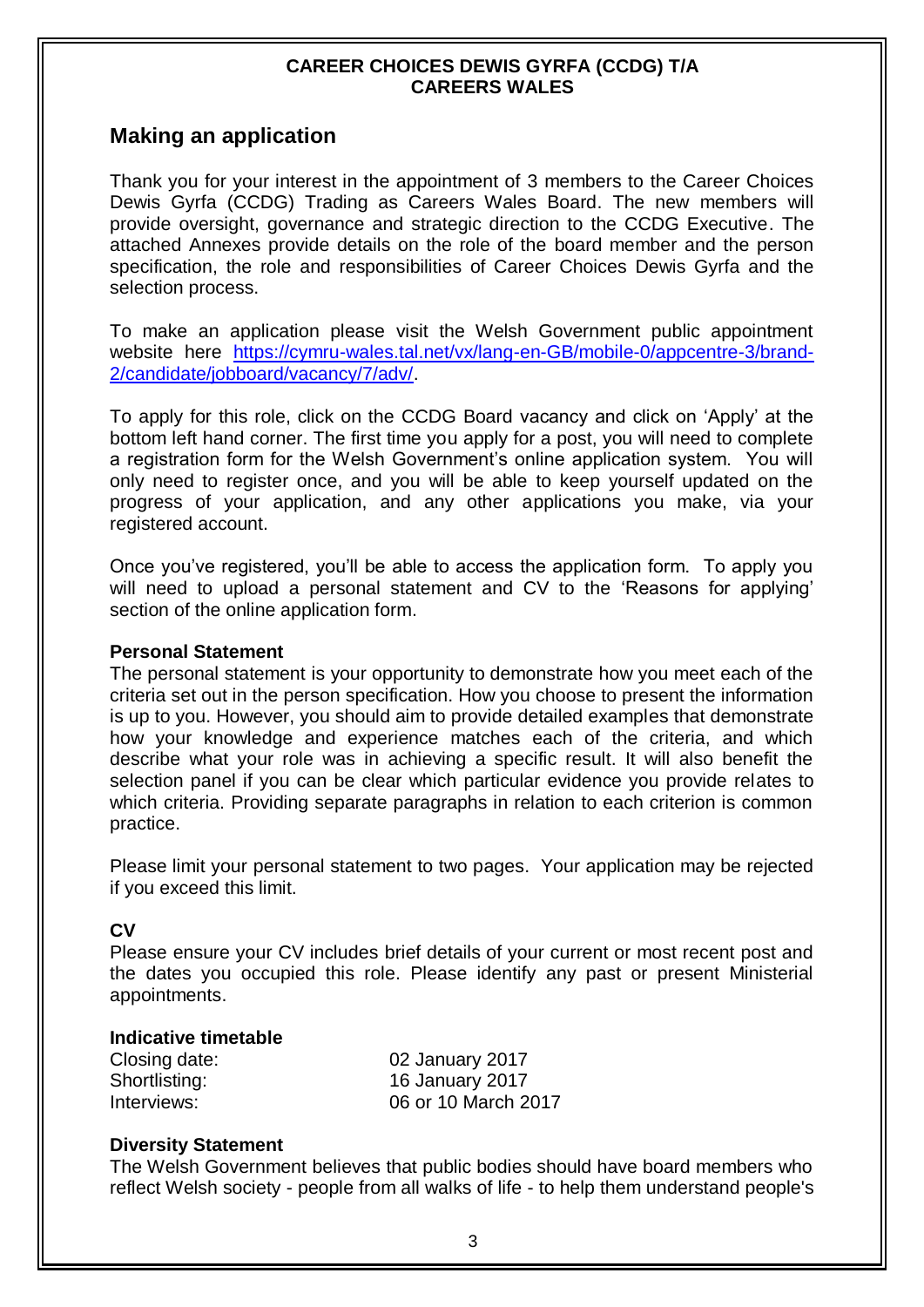needs and make better decisions. This is why the Welsh Government is encouraging a wide and diverse range of individuals to apply for appointments to public bodies. Applications are particularly welcome from all under-represented groups including women, people under 30 years of age, black, Asian and minority ethnic people, disabled people, lesbian, gay, bisexual and transgender people.

#### **Guaranteed Interview Scheme - Positive about Disability**

The Welsh Government operates a Positive about Disabled People scheme and welcome applications from people with disabilities. The scheme guarantees an interview to disabled people if they meet the minimum criteria for the post. The application form also enables you to detail any specific needs or equipment that you may need if invited to attend an interview.

#### **Contacts:**

For further information regarding the selection process, please contact:

The Corporate Shared Service Centre Tel: 029 2082 5454 Email: sharedservicehelpdesk@wales.gsi.gov.uk

For further information regarding the role of the CCDG Board and the role of Board Members, please contact: Vicky Green, Youth Support Manager, Youth Support and Guidance:

Tel: 0300 025 0234 Email: vicky.green@wales.gsi.gov.uk

If you need any further assistance in applying for this role, please contact the Welsh Government's Corporate Shared Service Centre Helpdesk on 029 2082 5454 or [SharedServiceHelpdesk@wales.gsi.gov.uk](mailto:SharedServiceHelpdesk@wales.gsi.gov.uk) 

For further information about Public Appointments in Wales, please visit [www.gov.wales/publicappointments](http://www.gov.wales/publicappointments)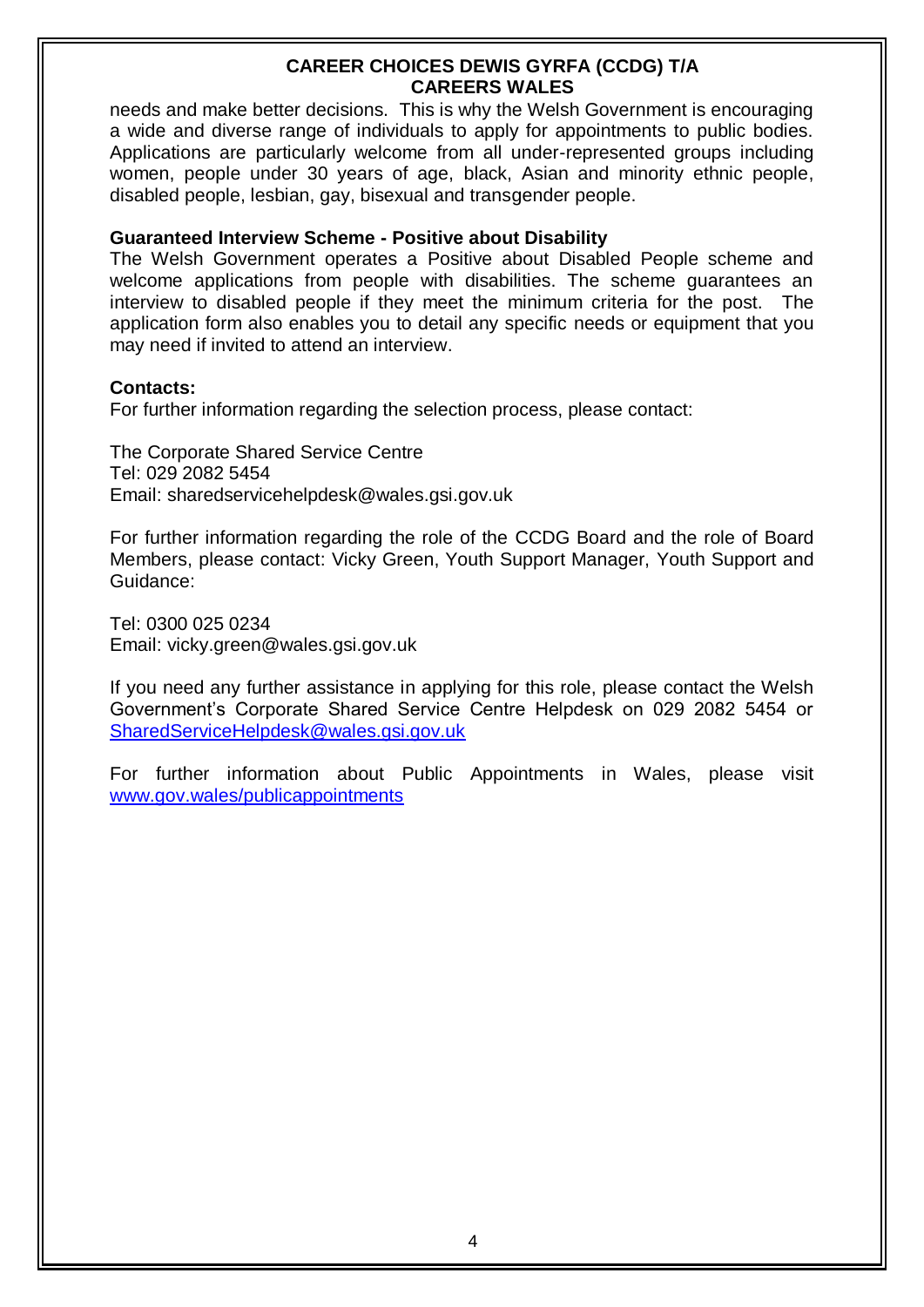**Annex A**

## **Appointment of 3 Members of the CCDG Board**

## **Role description and person specification**

#### **Role and responsibilities**

A Board Member of Career Choices Dewis Gyrfa (Careers Wales) will:

- Play an active role in delivering the CCDG's remit and ensuring CCDG will achieve maximum impact. This will include sharing their expertise in what works, challenging the status quo and suggesting solutions;
- Ensure compliance with relevant procurement rules, both in relation to the Welsh Government funding of CCDG (as a wholly owned Welsh Government subsidiary and *Teckal* company) and CCDG expenditure as a contracting authority subject to the procurement rules.
- Attend Board meetings regularly and prepare thoroughly for those meetings;
- Be prepared to serve on sub committees;
- To provide leadership to CCDG management and staff in implementing the Careers Wales Strategic Vision, Changing Lives – A Vision for Careers Wales;
- Actively provide, and balance, both challenge and support to CCDG management and staff in their work;
- Represent CCDG at public functions;
- Promote the profile of CCDG; and
- Facilitate contact with CCDG's stakeholders.

#### **Person Specification**

CCDG is seeking three new board members with a range of expertise, across a broad range of economic sectors, professions and social groups. In particular, we would be pleased to receive applications from individuals with commercial expertise and background in the following sectors:

- advanced manufacturing and materials;
- professional and financial;
- food and drink:
- ICT and new technologies:
- tourism:
- marketing.

We would also be pleased to receive applications from individuals with skills in the following areas;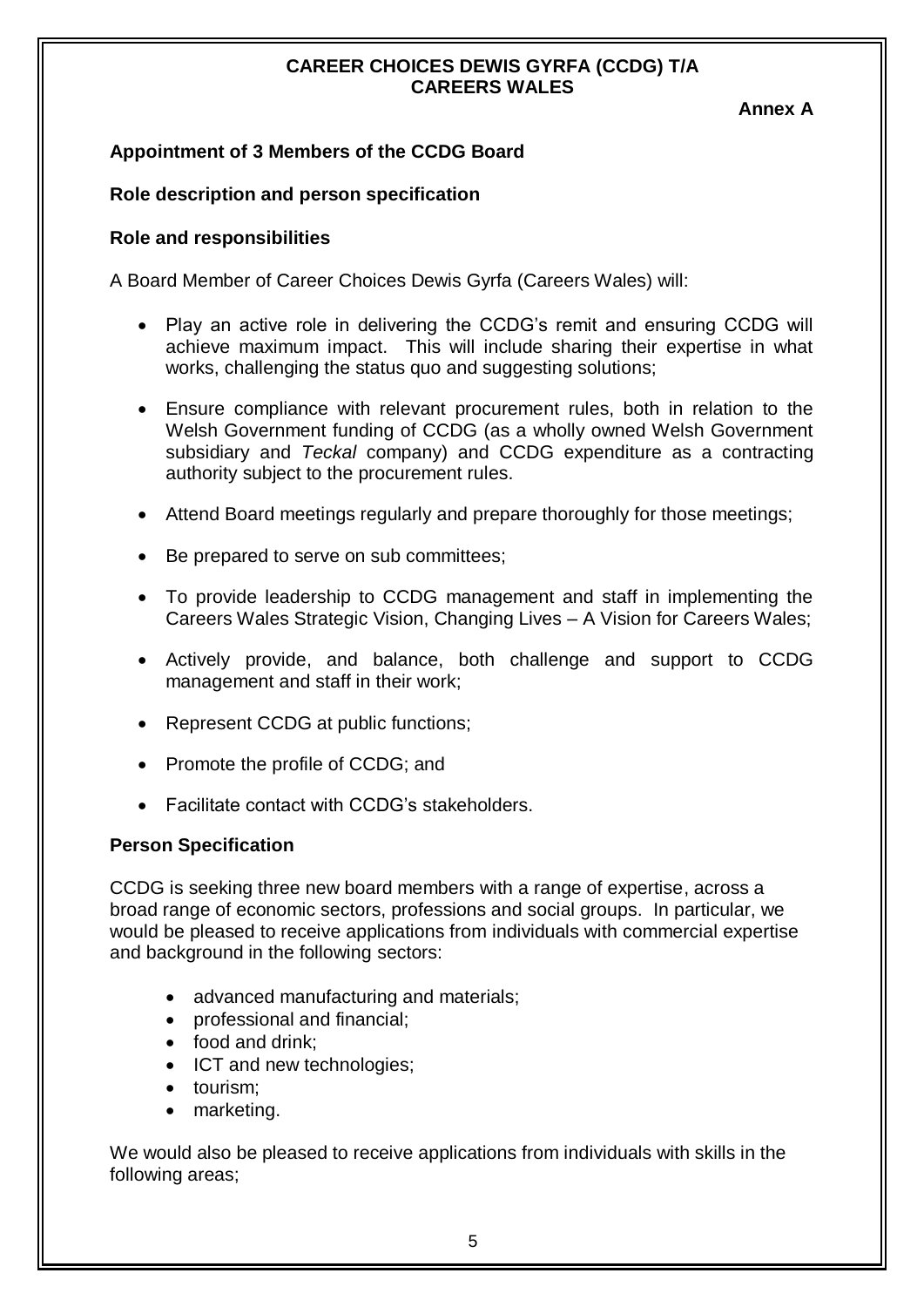- Corporate governance;
- Procurement and tendering;
- Policy development;
- Digital transformation;
- Entrepreneurship.

## **Essential Criteria**

In addition board members will demonstrate the following qualities:

- A proven track record in building relationships with a range of stakeholders, in particular with employers;
- Knowledge and understanding of learning and work issues at community, local and regional or national levels.
- Excellent communication skills, with the ability to clearly and succinctly explain complex issues, while demonstrating respect for the views of others.
- Sound judgement, sensitivity and political awareness;

To be considered, you must be able to demonstrate that you have the qualities, skills and experience to meet all the essential criteria for appointment.

Candidates shortlisted for interview will be required to expand on how they meet the criteria above using examples and evidence.

#### **Welsh Language**

Welsh Language skills are desirable for all three posts. Although Welsh language skills are not essential all candidates should demonstrate an awareness of the importance of the Welsh language in a bilingual Wales with an appreciation of the Welsh Government's policies and strategies for the language.

CCDG currently provides its services bilingually and will play a clear role in the promotion and integration of support and advice regarding the Welsh language and Welsh language skills in its operations and delivery of advisory services.

#### **Key facts about the post**

**Location:** CCDG meetings, which are held quarterly, will predominantly take place at venues throughout Wales and the expectation is that Board members will engage with their duties on a Pan Wales basis

**Time Commitment:** You will be expected to commit a minimum of 8 days per year.

**Tenure of office:** The term of office for your appointment will commence 28 April 2017and expire 27 April 2020. The appointment can be terminated early by either party by giving one month's notice in writing.

You may serve up to a maximum of two three-year consecutive terms of office.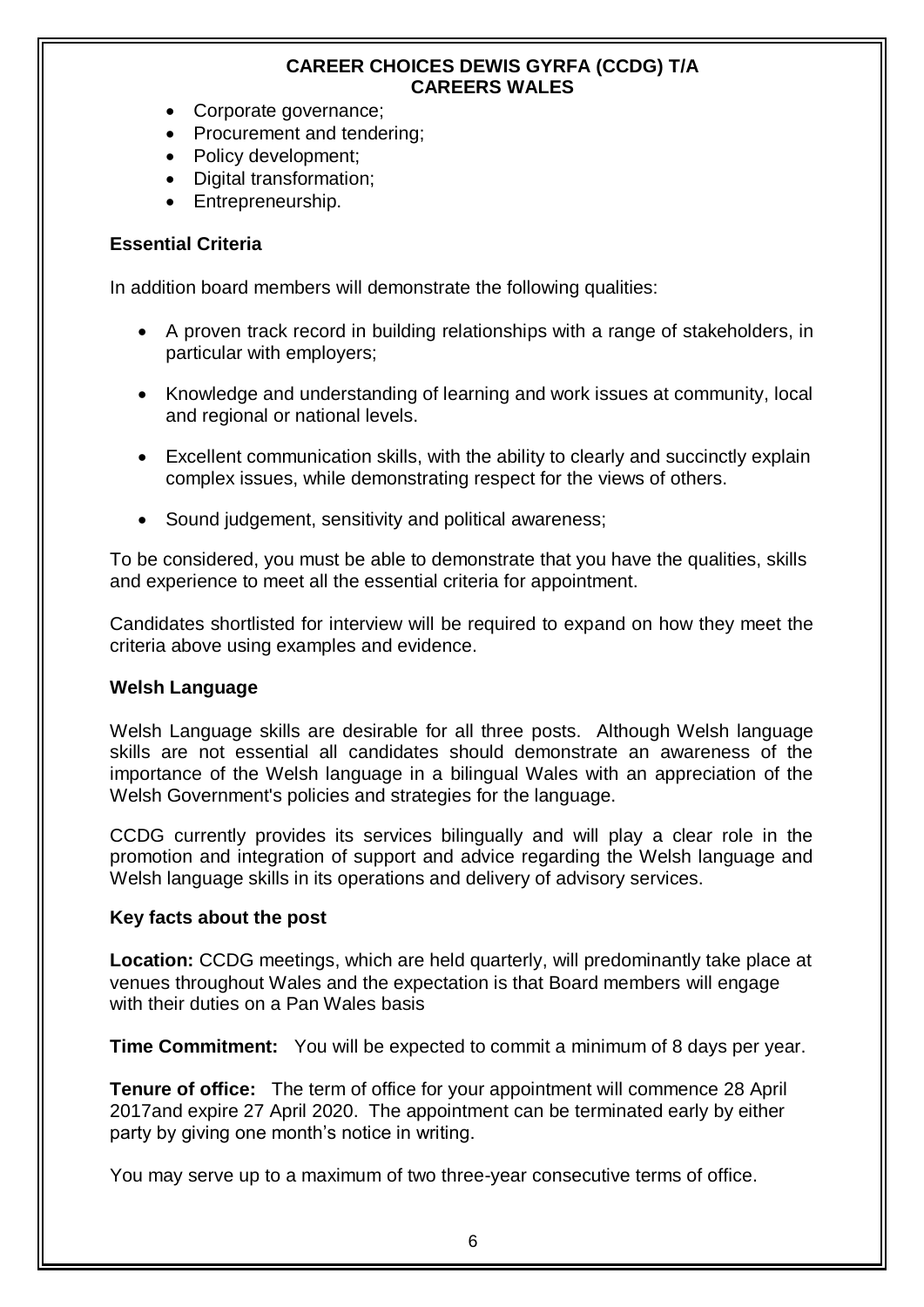#### **Remuneration:**

Board Members of the CCDG are not employees of the company or Welsh Government and currently serve in a voluntary, unpaid capacity.

Travel and subsistence expenses you incur in attending CCDG meetings or on visits on behalf of CCDG will be reimbursed by CCDG itself at the rate currently applying to members of Government Committees. Claims for reimbursement should be made to the CCDG Secretariat.

Childcare and other dependent expenses may be paid, on production of receipts, for additional costs incurred as a direct consequence of duties performed in the capacity of your work for CCDG.

## **Eligibility**

Should the CCDG be dissolved, restructured or wound up before the end of your normal period of appointment, your appointment will terminate on dissolution or such other date as is specified in any relevant legislation.

The appointment will be terminated immediately should you be convicted of a criminal offence, and/or where the Welsh Ministers believe that your conduct means you are no longer a suitable person for the office of Board member to the CCDG.

You may be removed from office as Board member before the end of your term of appointment if you have been made the subject of a bankruptcy order.

Applicants should also note that being a member of CCDG Board is a disqualifying post for membership of the National Assembly for Wales under the National Assembly for Wales (Disqualification) order 2015. <http://www.legislation.gov.uk/uksi/2015/1536/contents/made>

## **Conflict of Interests**

You will be asked to declare any private interests which may, or may be perceived to, conflict with the role and responsibilities as a Member of the CCDG Board, including any business interests and positions of authority outside of the role on CCDG Board.

Any conflicts of interest will be explored at interview. If appointed, you will also be required to declare these interests on a register which is available to the public.

#### **Standards in public life**

You will be expected to demonstrate high standards of corporate and personal conduct. All successful candidates will be asked to subscribe to the Code of Conduct for Board Members of Public Bodies, you can access this document at:

[http://www.bl.uk/aboutus/governance/blboard/Board%20Code%20of%20Practice%2](http://www.bl.uk/aboutus/governance/blboard/Board%20Code%20of%20Practice%202011.pdf) [02011.pdf](http://www.bl.uk/aboutus/governance/blboard/Board%20Code%20of%20Practice%202011.pdf)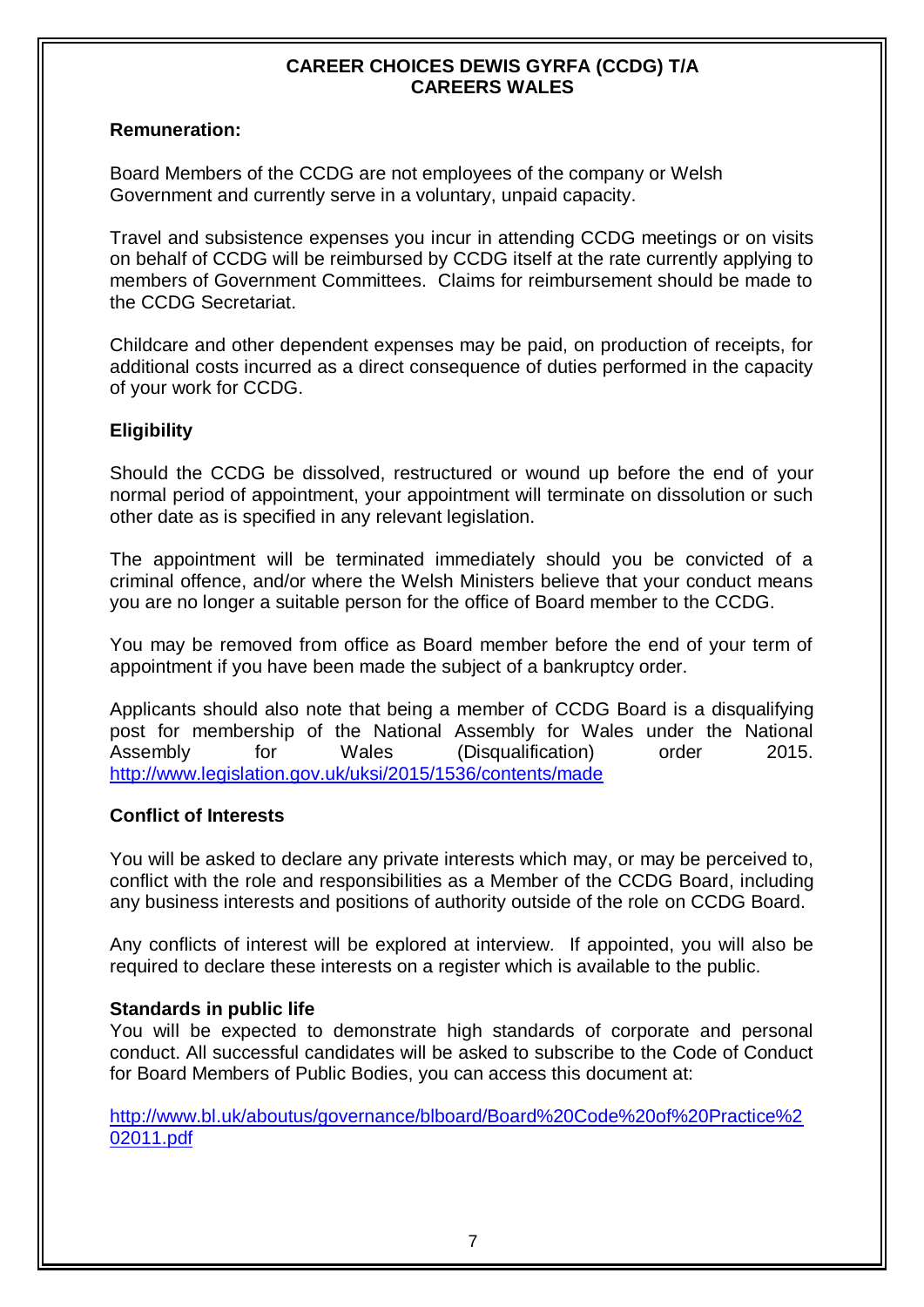**Annex B**

# **The role and responsibilities of CCDG – Careers Wales**

## **Background**

Careers information advice and guidance services are currently offered to school and further education students, young people not undertaking an educational course, as well as adults.

Currently, these services are being delivered through Career Choices Dewis Gyrfa (CCDG) operating under the name of Careers Wales. CCDG is a wholly owned subsidiary of the Welsh Government.

3 new Board members are to be appointed to start 28 April 2017. The appointments will be made through a fair and open public appointment process.

Careers Wales has a budget of £18m Core Revenue Funding from Welsh Government for 2016-2017. The company will be managing future delivery against a challenging financial settlement.

Careers Wales provides an impartial and free (at point of delivery) careers information, advice and guidance (CIAG) service.

Careers Wales will continue to provide services, integrating online, phone and faceto-face platforms to drive efficiency, while incorporating changes to the delivery of services using new technologies.

Careers Wales works proactively at local and national levels with the private and public sectors to help deliver Welsh Government economic, education, skills and social strategies.

Careers Wales is currently involved in:

- Qualified for Life
- Youth Engagement and Progression Framework
- Child Poverty Strategy for Wales
- Learning Pathways 14-19
- STEM (Science, Technology, Engineering and Maths)
- Support to schools which have responsibility for the delivery of the statutory Careers and the World of Work (CWW) Curriculum
- Skills and Training Initiatives e.g. AMS (Apprenticeship Matching Service)

Career Wales has four functional areas each headed by a Director reporting to the CCDG Chief Executive, who is responsible for the management of the organisation.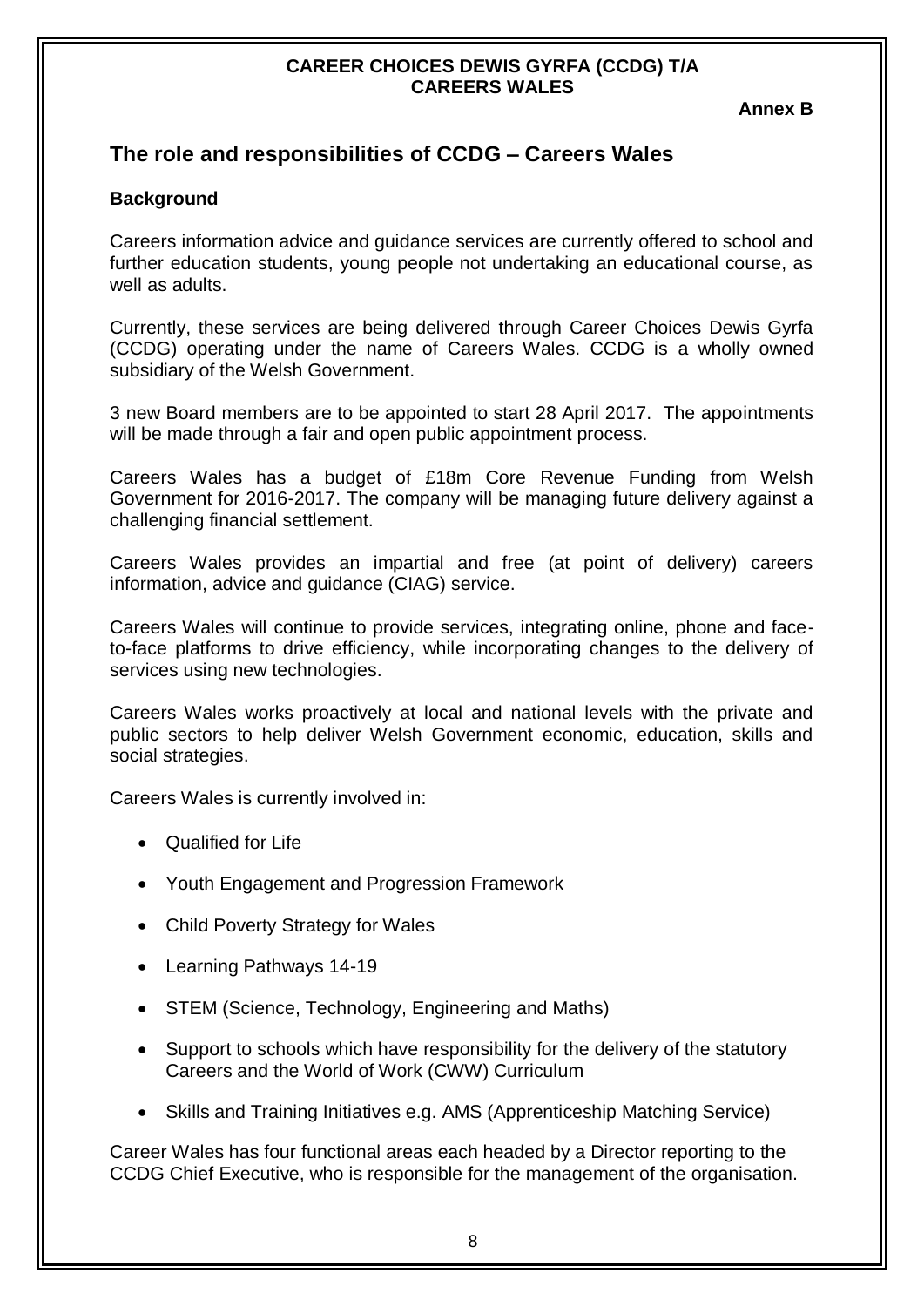These four operational areas are: developing services; delivering services; improving performance and managing business / resources.

Key policy and operational functions then sit below each of these Directors e.g. human resources, research and evaluation, risk management, promotion and partnership working.

## **Role of Careers Wales**

The overriding aim of Careers Wales will be to achieve high quality outcomes for individuals in terms of effective career planning, successful transition into further education, employment or training and sustained progression. These outcomes will have a demonstrable impact e.g. fewer young people disengaged from employment, education and training.

The challenge to the careers service is to:

- Work with schools, colleges and a range of other agencies and organisations to support young people's progression through education into further learning or employment (11-14, 14-16).
- Support 16-18 year olds to ensure progression, including the young unemployed 16 and 17 year olds;
- Support adults facing redundancy or who have been made redundant.
- Assist unemployed adults aged 25 plus through the Skills Gateway.
- Provide more focussed and intensive support to priority client groups as identified in the annual remit letter: <http://gov.wales/topics/educationandskills/pathways/careers/?lang=en>

Careers Wales is expected to produce a high quality and comprehensive business plan in response to an annual remit letter from Ministers. The annual business plan must include sufficient detail to provide assurance that priorities are being taken forward.

## **Boards Role**

The role of the board is to:

- provide effective leadership; defining and developing strategic direction and setting challenging objectives;
- promote high standards of public finance, upholding the principles of regularity, propriety and value for money;
- ensure that CCDG's activities are conducted efficiently and effectively; and
- monitor performance to ensure that CCDG fully meets its aims, objectives and performance targets.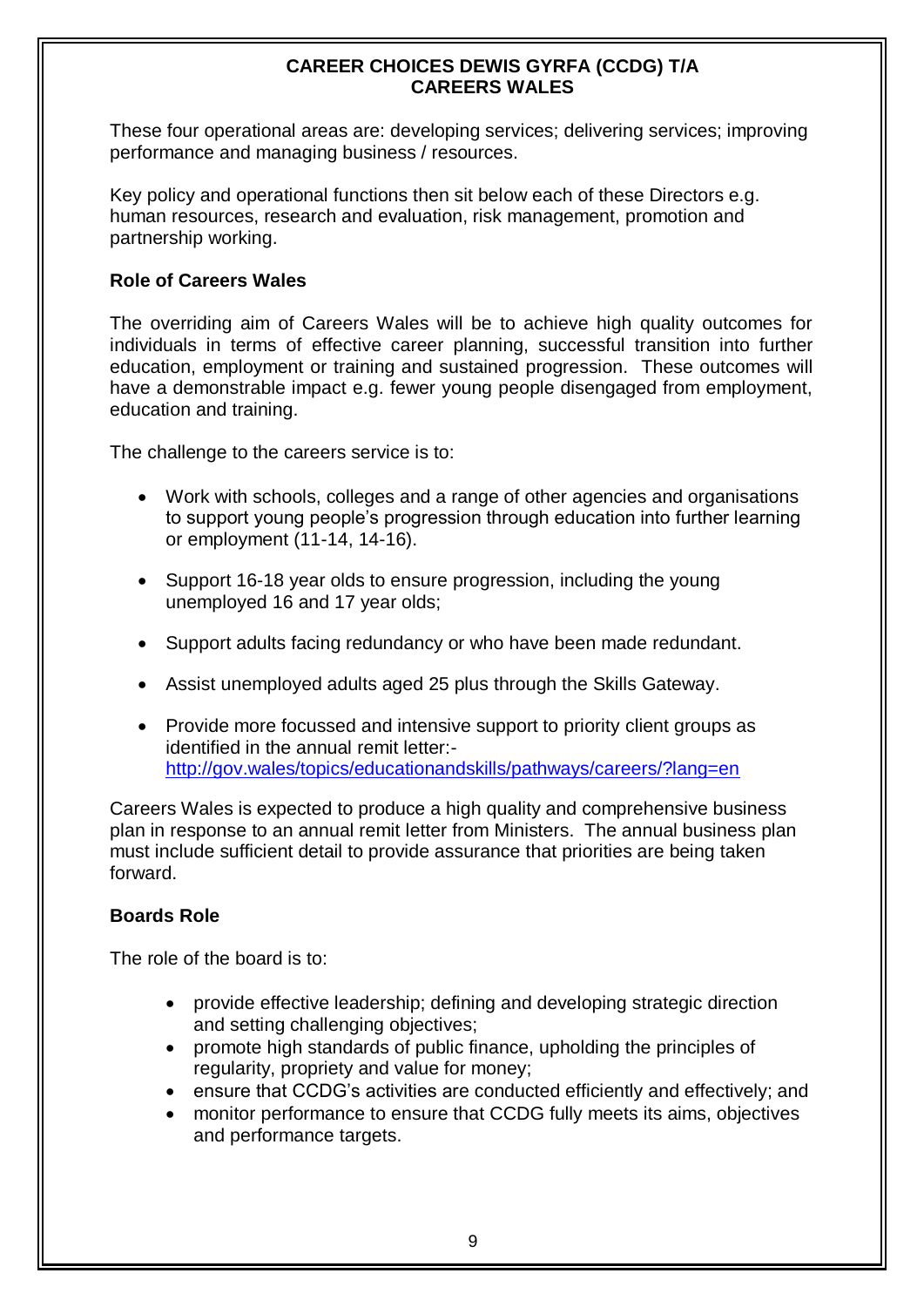**Annex C**

# **The selection process**

The interview panel will assess candidates' CVs and personal statements to determine who it believes best meet the criteria for the role, and who will be invited to interview. The panel will rely only on the information you provide in your CV and statement to assess whether you have the skills and experience required. Please ensure that you provide evidence to support how you meet all of the essential criteria.

The selection panel will be chaired by Mr Andrew Clark, Deputy Director of Further Education and Apprenticeships Division, Welsh Government and will also comprise Dr Debra Williams, Chair, CCDG Board, and Dr Deidre Hughes, DHM Associates, as an Independent Panel Member.

Your application may be "long-listed", subject to the volume of applications received, before it is passed to the shortlisting panel for consideration. You should be aware that in this situation, your application might not be considered in full by all of the panel.

We anticipate that during January 17 the panel will have decided who will be invited for interview in March 2017.

The panel will select for interview only the strongest applicants who it feels have demonstrated that they best meet the criteria set out in the person specification. However, if you have applied under the guaranteed interview scheme and you meet the minimum essential criteria for the post, then you will also be invited for interview.

If you are invited to interview and if the interview date is not already provided in this information pack, we will aim to provide you with as much notice as we can of the interview date. If you are unable to make the arranged interview date, we will endeavour to re-arrange it but it might not be possible due to time constraints within the appointment timetable or selection panel availability.

You will receive email communication from the Appoint system to let you know whether or not you have been invited to be interviewed. It is our intention that interviews will take place in Welsh Government, Cathays Park, Cardiff.

If invited to interview, the panel will question you about your skills and experience, asking specific questions to assess whether you meet the criteria set out for the post.

Candidates who the panel believe are 'appointable', will be recommended to Ministers who will make the final decision. The Minister may choose to meet with appointable candidates before making a decision. If he does, he will meet all candidates and in the presence of the panel chair or their nominated representative. There will be a time gap between interview and a final appointment decision being made. Candidates who have been interviewed will be kept informed of progress.

If you are successful, you will receive a letter appointing you as a member of the CCDG Board, which will confirm the terms on which the appointment is offered.